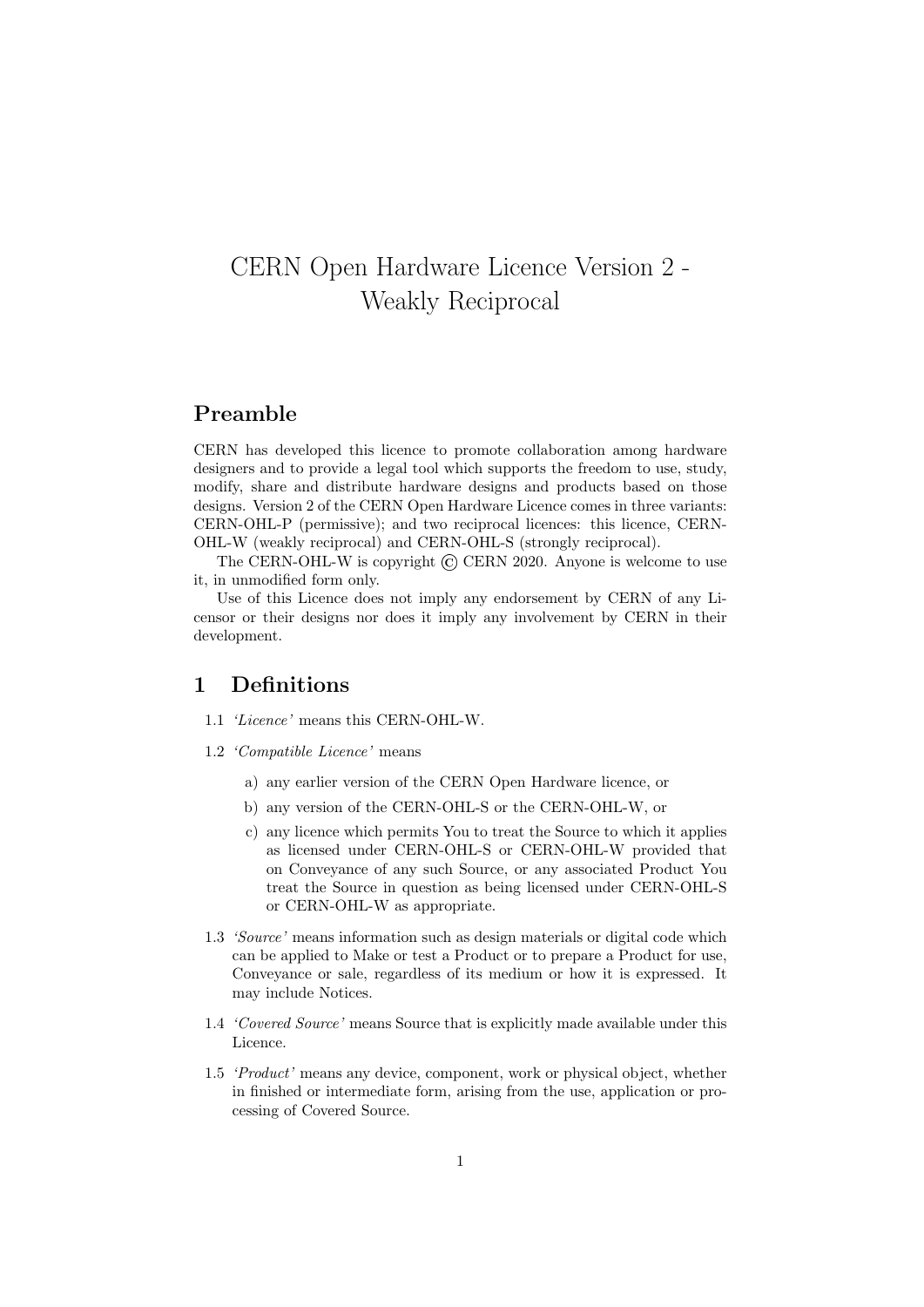- 1.6 'Make' means to create or configure something, whether by manufacture, assembly, compiling, loading or applying Covered Source or another Product or otherwise.
- 1.7 'Available Component' means any part, sub-assembly, library or code which:
	- a) is licensed to You as Complete Source under a Compatible Licence; or
	- b) is available, at the time a Product or the Source containing it is first Conveyed, to You and any other prospective licensees
		- i) with sufficient rights and information (including any configuration and programming files and information about its characteristics and interfaces) to enable it either to be Made itself, or to be sourced and used to Make the Product; or
		- ii) as part of the normal distribution of a tool used to design or Make the Product.
- 1.8 'External Material' means anything (including Source) which:
	- a) is only combined with Covered Source in such a way that it interfaces with the Covered Source using a documented interface which is described in the Covered Source; and
	- b) is not a derivative of or contains Covered Source, or, if it is, it is solely to the extent necessary to facilitate such interfacing.
- 1.9 'Complete Source' means the set of all Source necessary to Make a Product, in the preferred form for making modifications, including necessary installation and interfacing information both for the Product, and for any included Available Components. If the format is proprietary, it must also be made available in a format (if the proprietary tool can create it) which is viewable with a tool available to potential licensees and licensed under a licence approved by the Free Software Foundation or the Open Source Initiative. Complete Source need not include the Source of any Available Component, provided that You include in the Complete Source sufficient information to enable a recipient to Make or source and use the Available Component to Make the Product.
- 1.10 'Source Location' means a location where a Licensor has placed Covered Source, and which that Licensor reasonably believes will remain easily accessible for at least three years for anyone to obtain a digital copy.
- 1.11 'Notice' means copyright, acknowledgement and trademark notices, Source Location references, modification notices (subsection 3.3(b)) and all notices that refer to this Licence and to the disclaimer of warranties that are included in the Covered Source.
- 1.12 'Licensee' or 'You' means any person exercising rights under this Licence.
- 1.13 'Licensor' means a natural or legal person who creates or modifies Covered Source. A person may be a Licensee and a Licensor at the same time.
- 1.14 'Convey' means to communicate to the public or distribute.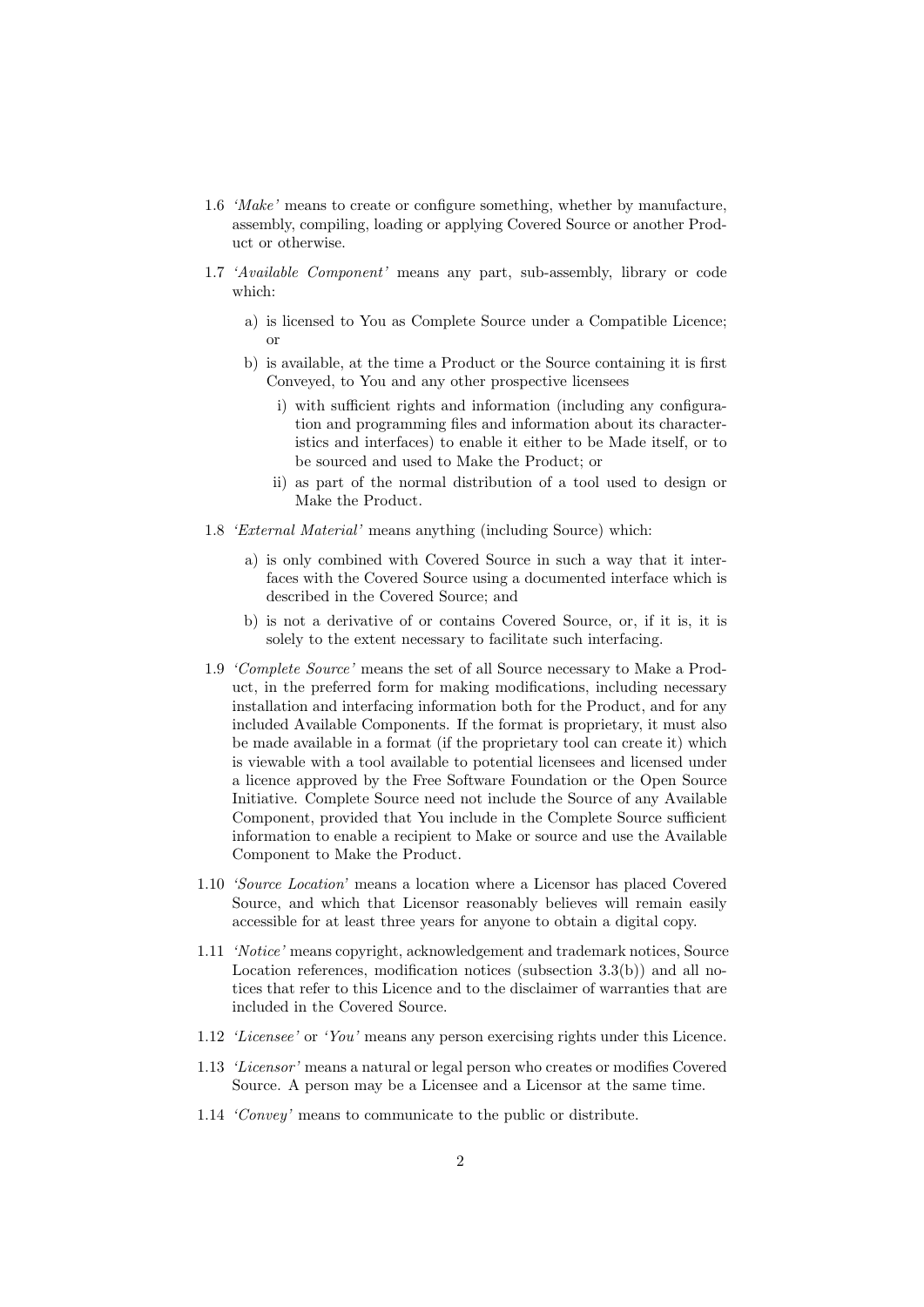# 2 Applicability

- 2.1 This Licence governs the use, copying, modification, Conveying of Covered Source and Products, and the Making of Products. By exercising any right granted under this Licence, You irrevocably accept these terms and conditions.
- 2.2 This Licence is granted by the Licensor directly to You, and shall apply worldwide and without limitation in time.
- 2.3 You shall not attempt to restrict by contract or otherwise the rights granted under this Licence to other Licensees.
- 2.4 This Licence is not intended to restrict fair use, fair dealing, or any other similar right.

# 3 Copying, Modifying and Conveying Covered Source

- 3.1 You may copy and Convey verbatim copies of Covered Source, in any medium, provided You retain all Notices.
- 3.2 You may modify Covered Source, other than Notices, provided that You irrevocably undertake to make that modified Covered Source available from a Source Location should You Convey a Product in circumstances where the recipient does not otherwise receive a copy of the modified Covered Source. In each case subsection 3.3 shall apply.

You may only delete Notices if they are no longer applicable to the corresponding Covered Source as modified by You and You may add additional Notices applicable to Your modifications.

- 3.3 You may Convey modified Covered Source (with the effect that You shall also become a Licensor) provided that You:
	- a) retain Notices as required in subsection 3.2;
	- b) add a Notice to the modified Covered Source stating that You have modified it, with the date and brief description of how You have modified it;
	- c) add a Source Location Notice for the modified Covered Source if You Convey in circumstances where the recipient does not otherwise receive a copy of the modified Covered Source; and
	- d) license the modified Covered Source under the terms and conditions of this Licence (or, as set out in subsection 8.3, a later version, if permitted by the licence of the original Covered Source). Such modified Covered Source must be licensed as a whole, but excluding Available Components contained in it or External Material to which it is interfaced, which remain licensed under their own applicable licences.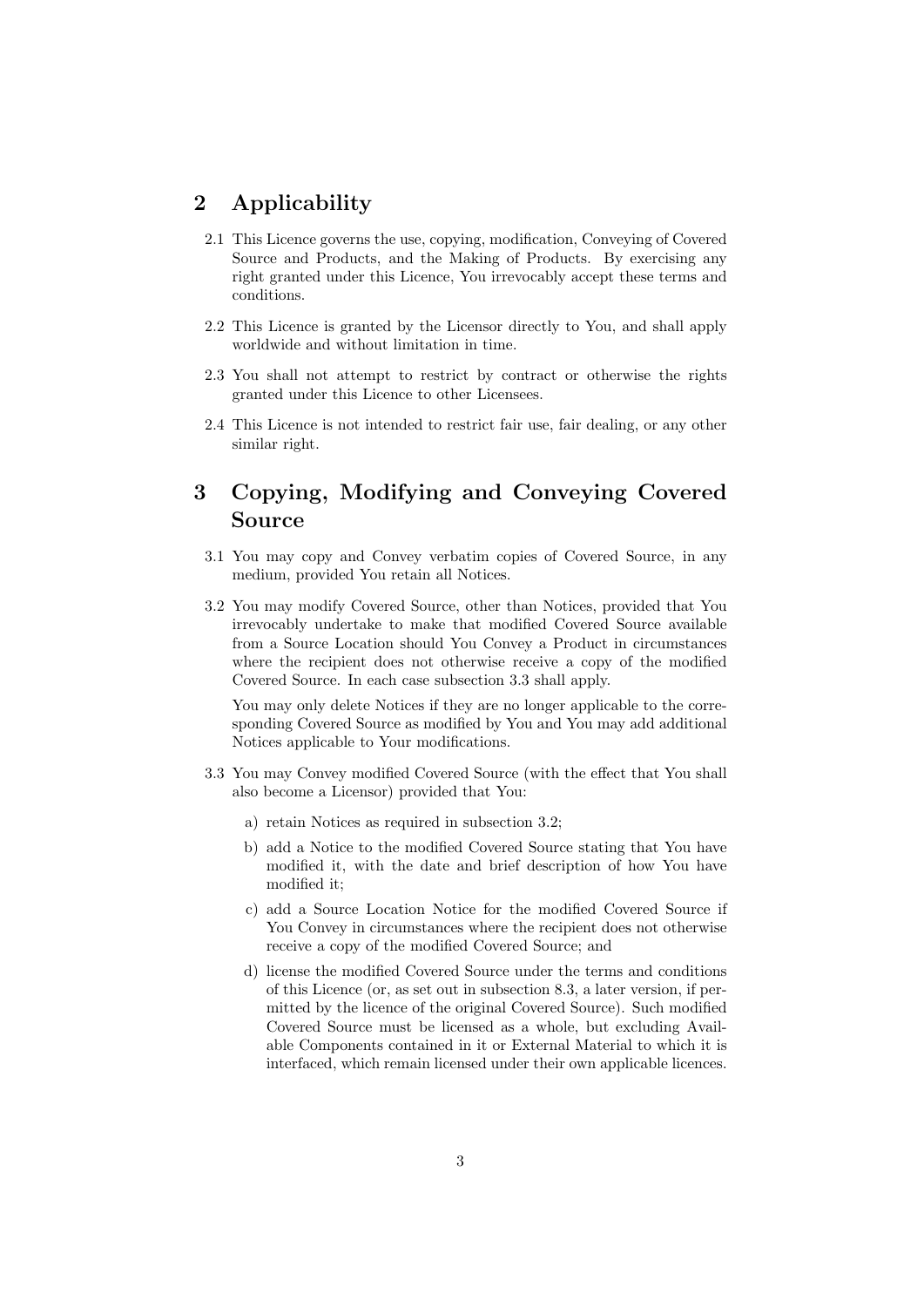### 4 Making and Conveying Products

- 4.1 You may Make Products, and/or Convey them, provided that You either provide each recipient with a copy of the Complete Source or ensure that each recipient is notified of the Source Location of the Complete Source. That Complete Source includes Covered Source and You must accordingly satisfy Your obligations set out in subsection 3.3. If specified in a Notice, the Product must visibly and securely display the Source Location on it or its packaging or documentation in the manner specified in that Notice.
- 4.2 Where You Convey a Product which incorporates External Material, the Complete Source for that Product which You are required to provide under subsection 4.1 need not include any Source for the External Material.
- 4.3 You may license Products under terms of Your choice, provided that such terms do not restrict or attempt to restrict any recipients' rights under this Licence to the Covered Source.

#### 5 Research and Development

You may Convey Covered Source, modified Covered Source or Products to a legal entity carrying out development, testing or quality assurance work on Your behalf provided that the work is performed on terms which prevent the entity from both using the Source or Products for its own internal purposes and Conveying the Source or Products or any modifications to them to any person other than You. Any modifications made by the entity shall be deemed to be made by You pursuant to subsection 3.2.

### 6 DISCLAIMER AND LIABILITY

- 6.1 DISCLAIMER OF WARRANTY The Covered Source and any Products are provided 'as is' and any express or implied warranties, including, but not limited to, implied warranties of merchantability, of satisfactory quality, non-infringement of third party rights, and fitness for a particular purpose or use are disclaimed in respect of any Source or Product to the maximum extent permitted by law. The Licensor makes no representation that any Source or Product does not or will not infringe any patent, copyright, trade secret or other proprietary right. The entire risk as to the use, quality, and performance of any Source or Product shall be with You and not the Licensor. This disclaimer of warranty is an essential part of this Licence and a condition for the grant of any rights granted under this Licence.
- 6.2 EXCLUSION AND LIMITATION OF LIABILITY The Licensor shall, to the maximum extent permitted by law, have no liability for direct, indirect, special, incidental, consequential, exemplary, punitive or other damages of any character including, without limitation, procurement of substitute goods or services, loss of use, data or profits, or business interruption, however caused and on any theory of contract, warranty, tort (including negligence), product liability or otherwise, arising in any way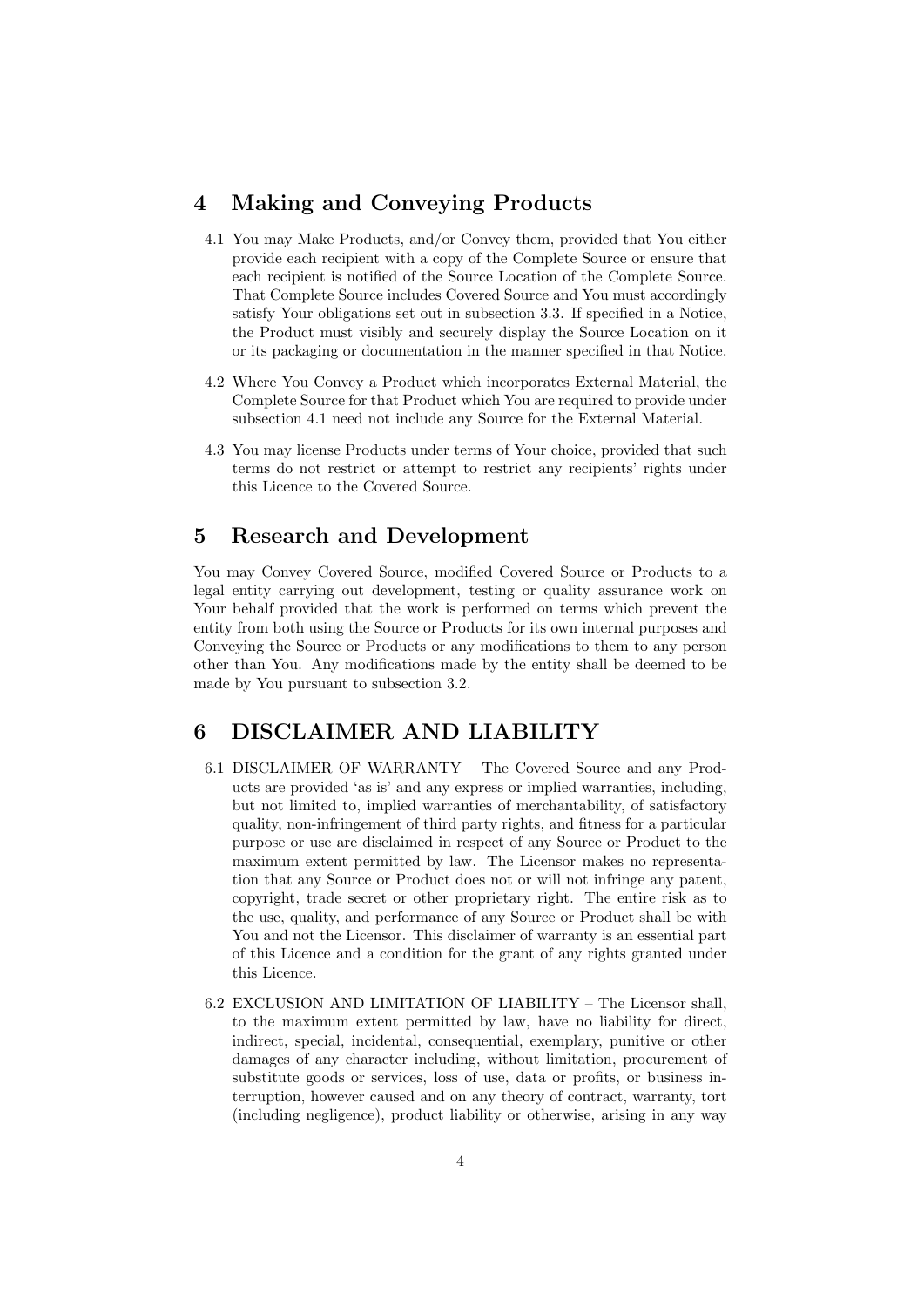in relation to the Covered Source, modified Covered Source and/or the Making or Conveyance of a Product, even if advised of the possibility of such damages, and You shall hold the Licensor(s) free and harmless from any liability, costs, damages, fees and expenses, including claims by third parties, in relation to such use.

# 7 Patents

- 7.1 Subject to the terms and conditions of this Licence, each Licensor hereby grants to You a perpetual, worldwide, non-exclusive, no-charge, royaltyfree, irrevocable (except as stated in subsections 7.2 and 8.4) patent licence to Make, have Made, use, offer to sell, sell, import, and otherwise transfer the Covered Source and Products, where such licence applies only to those patent claims licensable by such Licensor that are necessarily infringed by exercising rights under the Covered Source as Conveyed by that Licensor.
- 7.2 If You institute patent litigation against any entity (including a crossclaim or counterclaim in a lawsuit) alleging that the Covered Source or a Product constitutes direct or contributory patent infringement, or You seek any declaration that a patent licensed to You under this Licence is invalid or unenforceable then any rights granted to You under this Licence shall terminate as of the date such process is initiated.

#### 8 General

- 8.1 If any provisions of this Licence are or subsequently become invalid or unenforceable for any reason, the remaining provisions shall remain effective.
- 8.2 You shall not use any of the name (including acronyms and abbreviations), image, or logo by which the Licensor or CERN is known, except where needed to comply with section 3, or where the use is otherwise allowed by law. Any such permitted use shall be factual and shall not be made so as to suggest any kind of endorsement or implication of involvement by the Licensor or its personnel.
- 8.3 CERN may publish updated versions and variants of this Licence which it considers to be in the spirit of this version, but may differ in detail to address new problems or concerns. New versions will be published with a unique version number and a variant identifier specifying the variant. If the Licensor has specified that a given variant applies to the Covered Source without specifying a version, You may treat that Covered Source as being released under any version of the CERN-OHL with that variant. If no variant is specified, the Covered Source shall be treated as being released under CERN-OHL-S. The Licensor may also specify that the Covered Source is subject to a specific version of the CERN-OHL or any later version in which case You may apply this or any later version of CERN-OHL with the same variant identifier published by CERN.

You may treat Covered Source licensed under CERN-OHL-W as licensed under CERN-OHL-S if and only if all Available Components referenced in